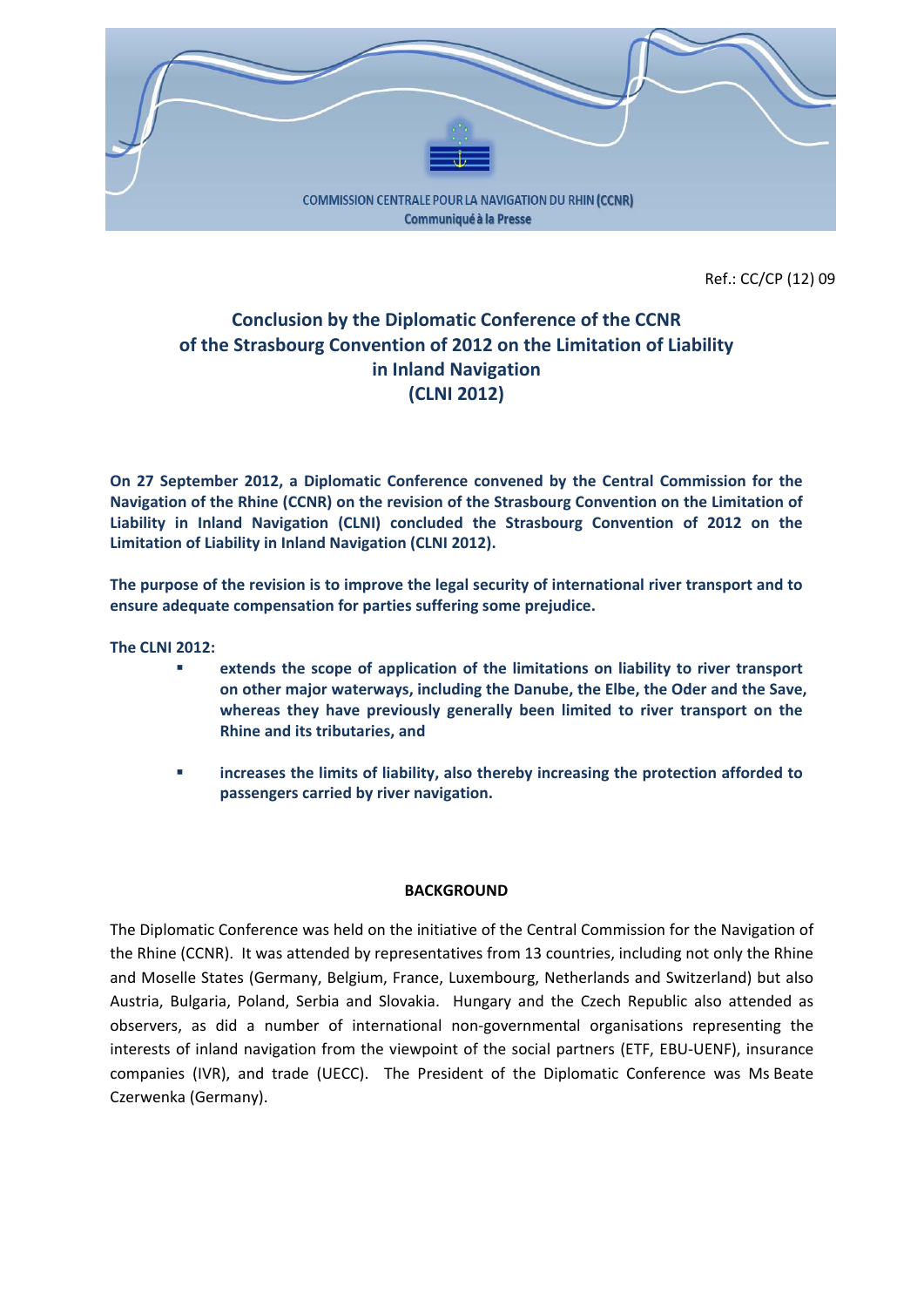#### **PRESENTATION OF THE STRASBOURG CONVENTION OF 2012**

The Strasbourg Convention on the Limitation of Liability in Inland Navigation (CLNI) takes as its model the Convention on Limitation of Liability for Maritime Claims (LLMC). It enables the owners of vessels and their assistants to limit their liability by constituting a fund, the amount of which is determined in accordance with the provisions of the CLNI. The amount deposited in the fund constituted the limit of the amount of the compensation that could be claimed from the owner for all the prejudice caused by a navigation incident, on condition that the damage in question was not caused by personal fault on the part of the owner. The amount deposited in the fund is high, and does not limit the compensation payable by the owner except in the case of large-scale damage. The mechanism makes it possible to better foresee the scale of liability and helps the insurance market offer products suited to the risks and to the inland navigation market without such cover representing an excessive burden on the companies concerned.

The original CLNI was adopted in 1988, and entered into force in 1997. At that time it was only open to the States bordering the Rhine and the Moselle, which have similar legal traditions. In 2007, the States signatory to the CLNI decided to launch the revision of the Convention, with the two-fold aim of both opening up access to other States and updating the amounts for limitation of liability that were agreed more than twenty years ago.

### **1. An instrument open to any interested State**

The CLNI 2012 is open to any interested State. It will therefore cease to be applicable on the Rhine and the Moselle alone, and will henceforth apply on all the major waterways of Europe, including the Danube, the Elbe, the Oder and the Save. Only those waterways of no importance for international transport may be excluded by the party States from the scope of application of the Convention.

### **2. Substantially increased amounts for liability**

A second major area of discussion involved the upgrading of the amounts for limitation, taking account more particularly of inflation and increases applied in maritime circles. The global amounts for liability provided for in the Convention have therefore been increased, particularly with regard to injuries sustained by passengers. The general limits have been doubled and may not be less than SDR 400 000 in respect of claims in the event of death or physical injury or SDR 200 000 for any other claims.

The new Convention also introduces a specific limit for compensation for damage resulting from the carriage of dangerous goods. This limit amounts to twice the general limits, with a minimum of SDR 10 million for both claims in the event of death or physical injury and any other claims. The fund to be constituted for the compensation of damage caused to passengers amounts to SDR 100 000 multiplied by the number of passengers that the vessel is authorised to carry or, if the number of passengers that the vessel is authorised to carry is not prescribed, the number of passengers actually carried at the time the incident occurs. This amount may not under any circumstances be less than SDR 200 000. The Special Drawing Right (SDR) is a unit of account defined by the International Monetary Fund; its daily value in euros can be found on the IMF's Internet site at http://www.imf.org.

The Convention has been deposited with the Secretary General of the CCNR. It will be open for signature by all the States, at CCNR headquarters, from 27 September 2012 to 26 September 2014.